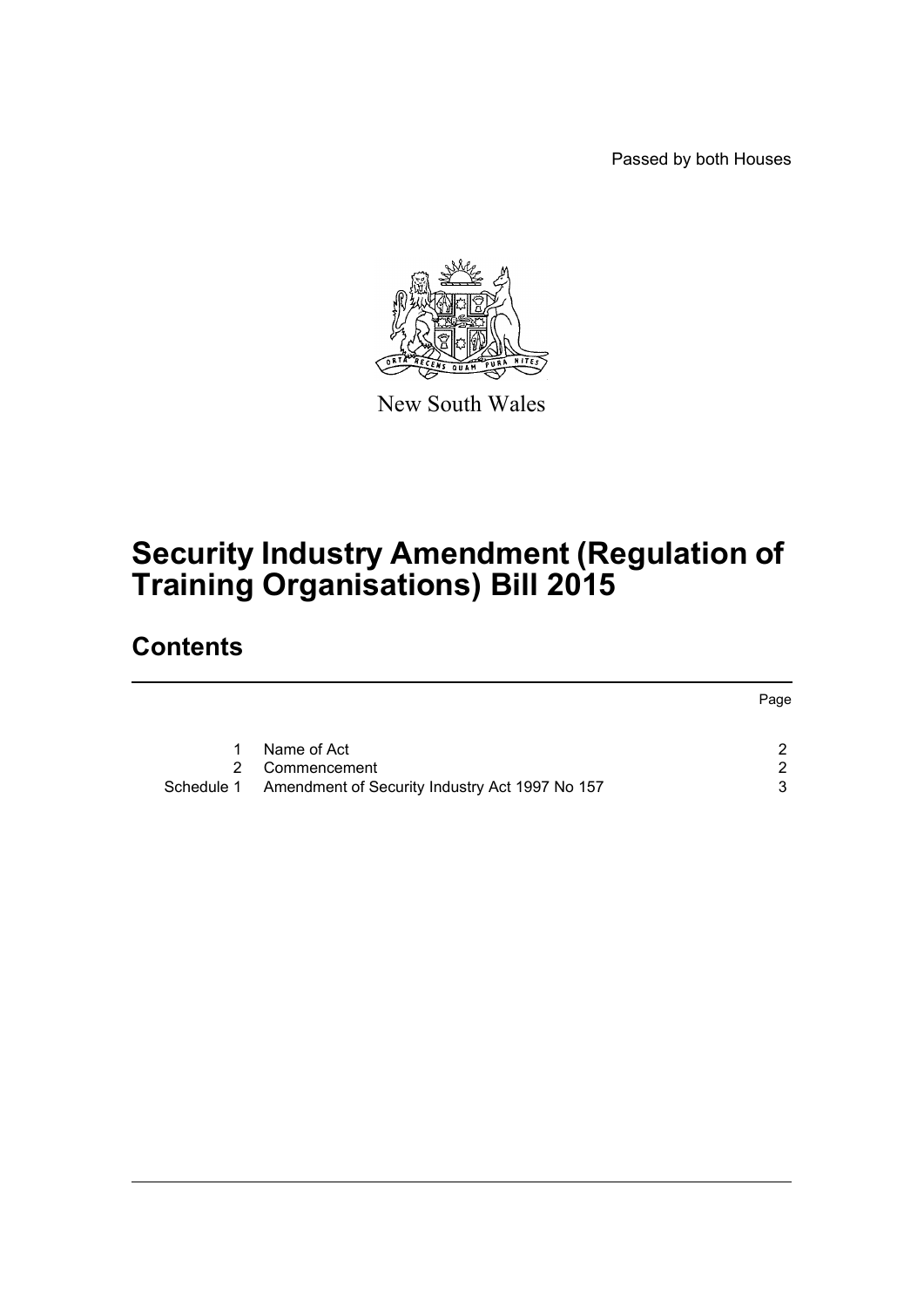*I certify that this public bill, which originated in the Legislative Assembly, has finally passed the Legislative Council and the Legislative Assembly of New South Wales.*

> *Clerk of the Legislative Assembly. Legislative Assembly, Sydney,* , 2015



New South Wales

# **Security Industry Amendment (Regulation of Training Organisations) Bill 2015**

Act No , 2015

An Act to amend the *Security Industry Act 1997* to preserve the operation of State security industry training organisation regulatory provisions.

*I have examined this bill and find it to correspond in all respects with the bill as finally passed by both Houses.*

*Assistant Speaker of the Legislative Assembly.*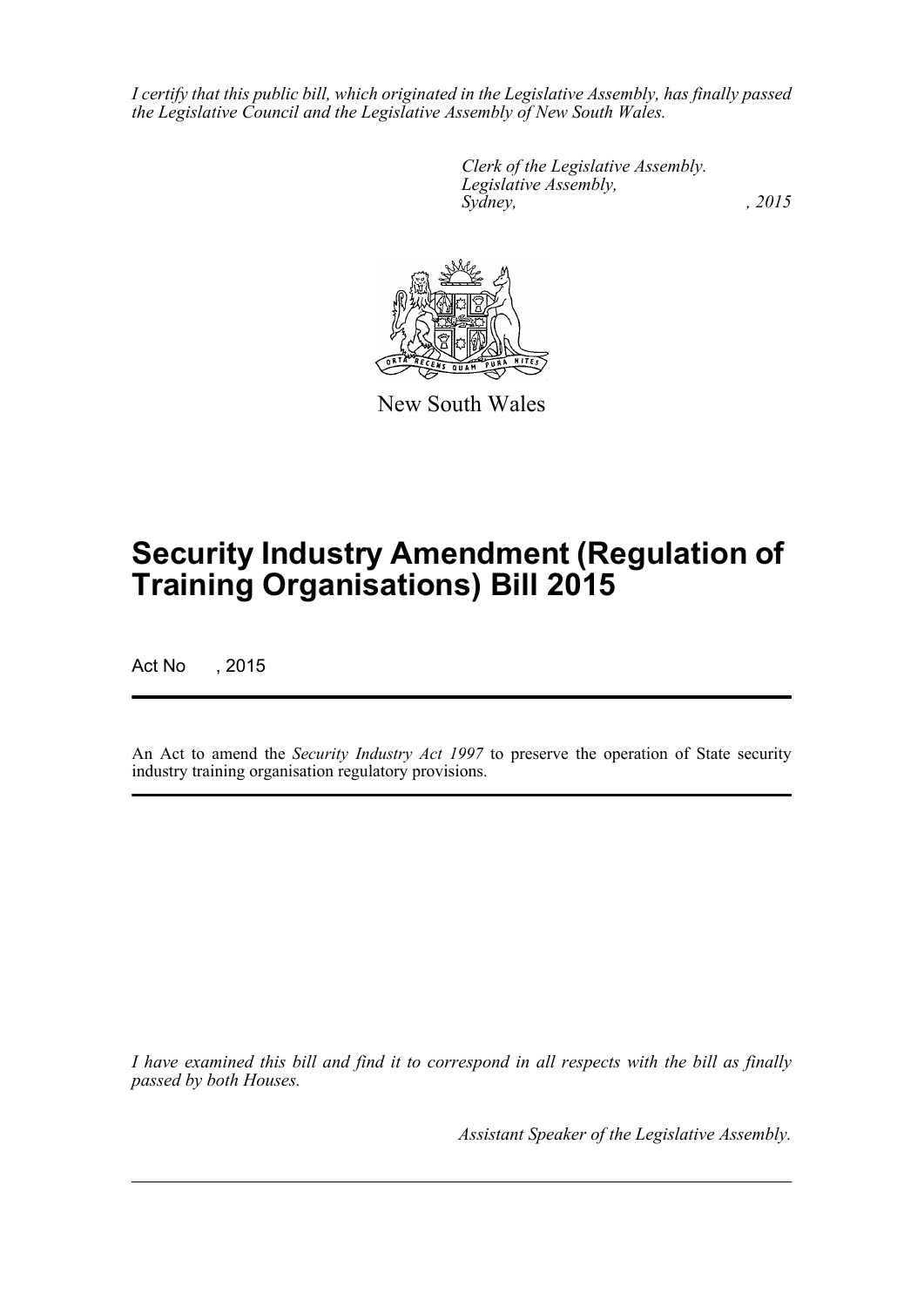Security Industry Amendment (Regulation of Training Organisations) Bill 2015 [NSW]

#### <span id="page-2-0"></span>**The Legislature of New South Wales enacts:**

#### **1 Name of Act**

This Act is the *Security Industry Amendment (Regulation of Training Organisations) Act 2015*.

#### <span id="page-2-1"></span>**2 Commencement**

This Act commences on the date of assent to this Act.